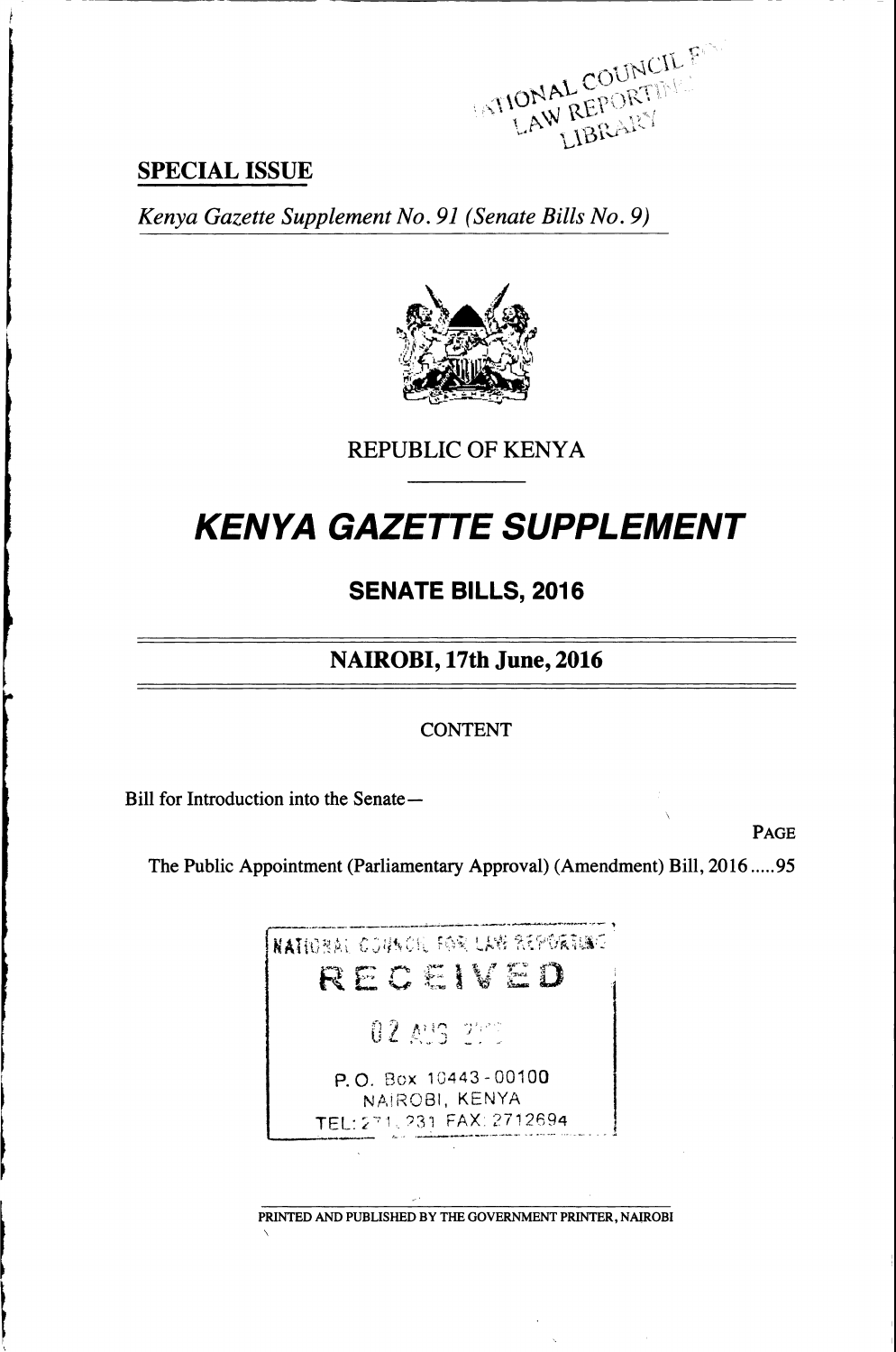$\label{eq:2.1} \frac{1}{\sqrt{2\pi}}\int_{0}^{\pi} \frac{d\mu}{\sqrt{2\pi}}\,d\mu\,d\mu\,.$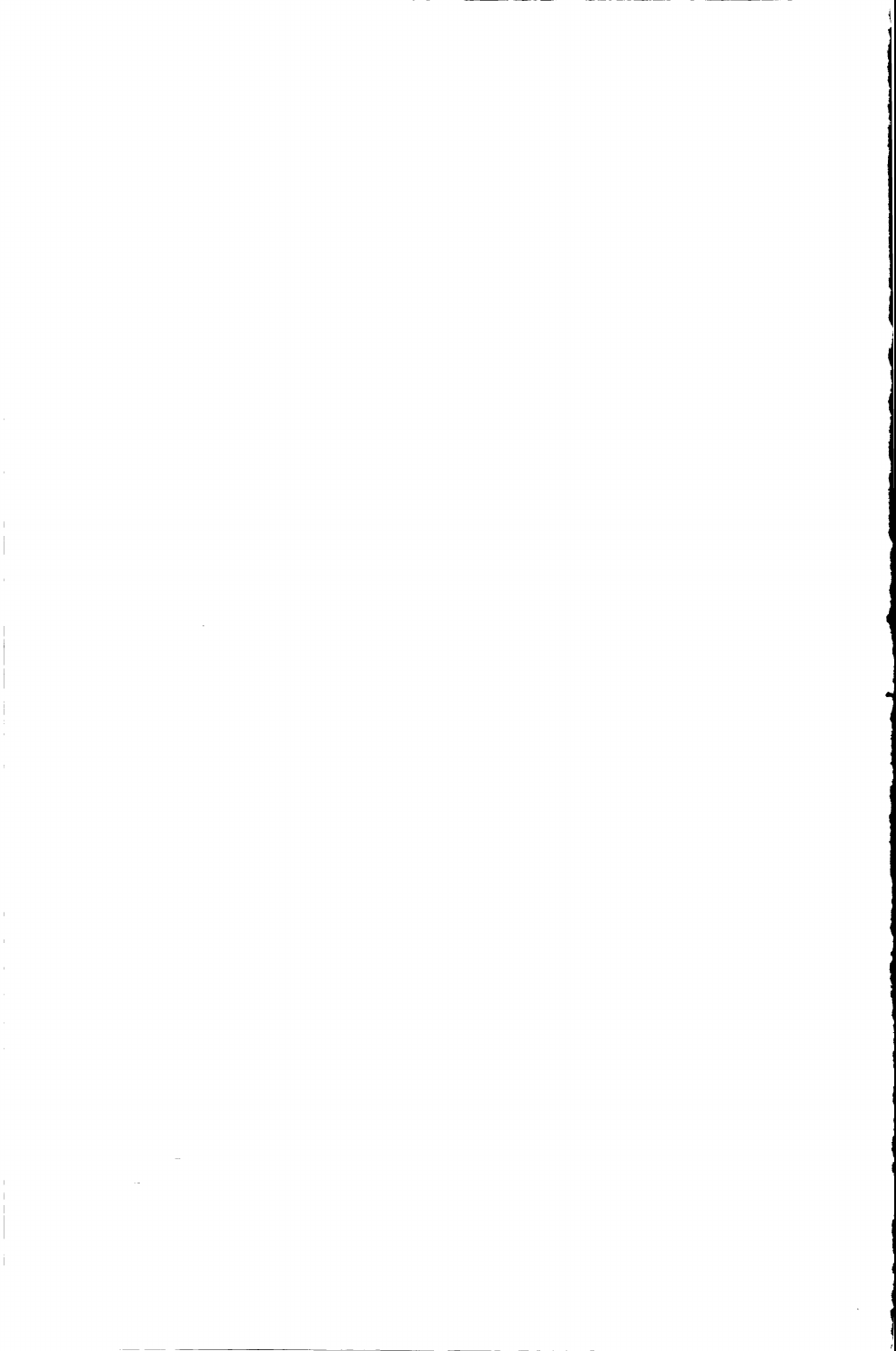## THE PUBLIC APPOINTMENTS (PARLIAMENTARY APPROVAL) (AMENDMENT) BILL,2016

#### A Bill for

AN ACT of Parliament to amend the Public Appointments (Parliamentary Approval) Act to provide for the procedure for parliamentary<br>approval of constitutional and statutory of constitutional and statutory appointments where the approval of both Houses of Parliament is required; and for connected purposes.

ENACTED by the Parliament of Kenya, as follows-

1. This Act may be cited as the Public Appointments (Parliamentary Approval) (Amendment) Act, 2016 .

2. The Public Appointments (Parliamentary Approval) Act, hereinafter referred to as the "principal Act" , is amended in section 2 by inserting the following new definition immediately after the definition of the word "committee"-

"session" means the sittings of the Senate or the National Assembly, as the case may be, commencing when the House first meets after a general election or on a day provided for by the Standing Orders of that House and terminating when the House adjourng at the end of <sup>a</sup> calendar year or at the expiry of the term of Parliament.

3. Section 4 of the principal Act is amended by inserting the words "of the relevant House" immediately after the words "before a committee".

4, Section 5 of the principal Act is amended by inserting the following new subsection immediately after subsection  $(1)$  –

(1A) Where the nomination of a candidate requires the approval of both Houses of Parliament, the appointing authority shall notify the Speakers of both Houses of Parliament.

5. Section 8 of the principal Act is amended by deleting subsection (1) and substituting therefor the following new subsections —

Short title.

Amendment of section cap. 136.

Amendment of section 4 of cap. 136.

Amendment of section 5 of cap. 136.

Amendment of section 8 of cap. 136.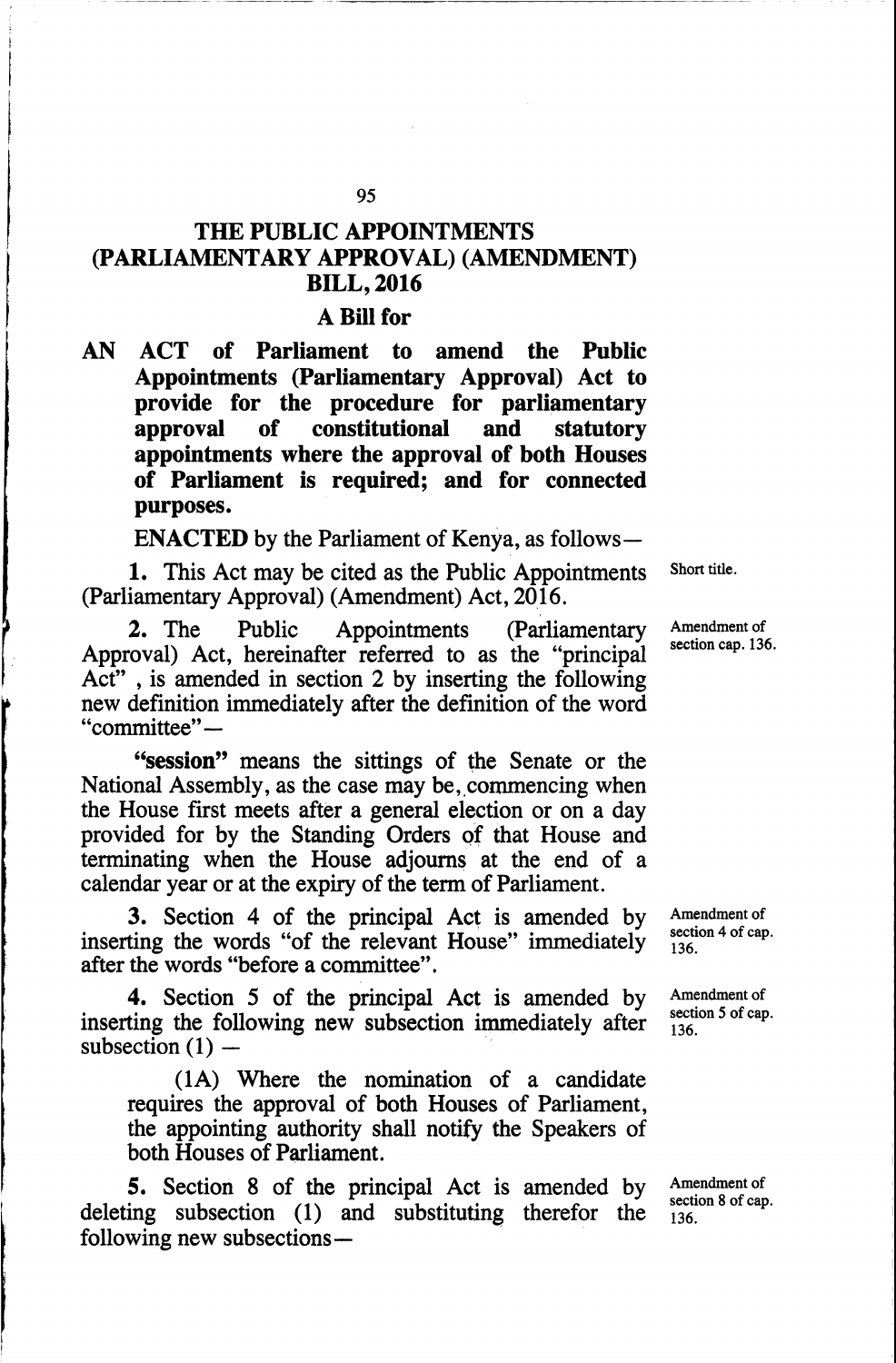(1) Unless otherwise provided in any other law, a Committee shall consider a nomination and table its report in the relevant House within fourteen days from the date on  $which -$ 

- (a) in the case of the National Assembly, notification of nomination was given under section 5(1) or 5(1A); or
- (b) in the case of the Senate, notification of nomination was given in accordance with section 5(1) or a resolution of the National Assembly was received in accordance with section 8A (c).

(1A) The relevant House shall debate on the report under subsection (1) and make its resolution within seven days of the tabling of the report.

6. The principal Act is amended by inserting the following new section immediately after section 8Insertion of section 8A in cap. I 36.

Approval of a nominee by both Houses.

SA.Where the nomination of <sup>a</sup> candidate requires the approval of both Houses of Parliament-

- (a) sections  $6, 7$ , and  $8$  shall apply to the approval process in each House;
- (b) the approval process shall<br>commence in the National commence in Assembly;
- (c) if the nomination is approved by the National Assembly, the Speaker of the National Assembly shall, within three days of the resolution of the National Assembly, forward the resolution of the National Assembly on the nomination to the Senate for concurrence;
- (d) if the nomination is rejected by-
	- (i) the National Assembly, the Speaker of the National Assembly shall, within three days, forward the resolution of the National Assembly on the nomination to the Senate for noting; and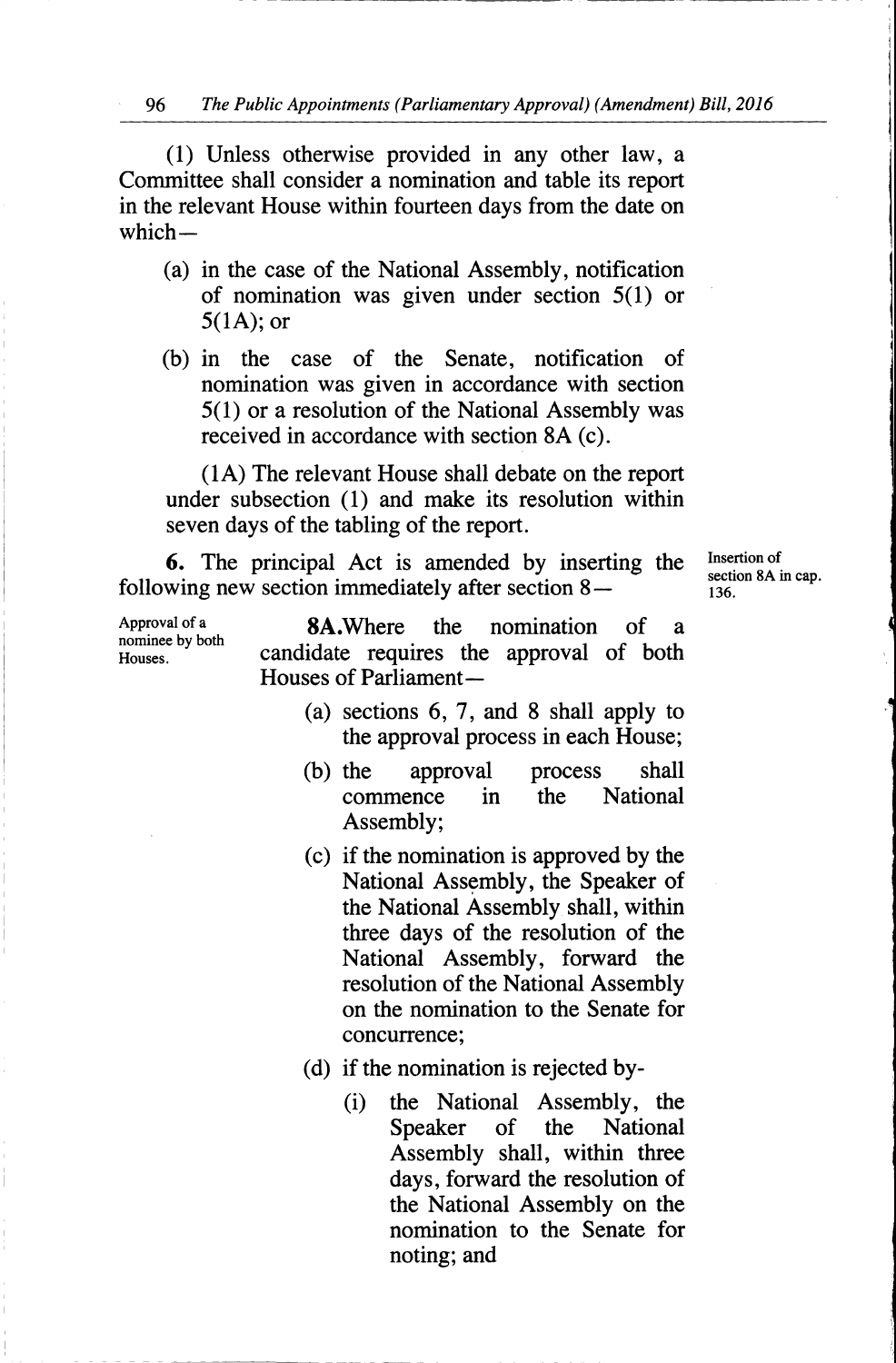The Public Appointments (Parliamentary Approval) (Amendment) Bill,2016 97

- (ii) the Senate, the Speaker of the Senate shall, within three days of the rejection, forward the resolution of the Senate on the nomination to the National Assembly for noting;
- (e) a candidate is approved by Parliament if the nomination is approved by both Houses of Parliament;
- (f) if both Houses of Parliament approve a candidate for appointment, the Speaker of the National Assembly shall, within seven days of the resolution, notify the appointing authority of the approval of the candidate;
- where a candidate nominated for (g) appointment is rejected by either House of Parliament-
	- (i) the Speaker of the National Assembly shall, within seven days of the resolution, notify the appointing authority of the rejection of the candidate; and
	- (ii) the appointing authority may nominate another candidate and notify the Speakers of both Houses of Parliament of the nomination and the procedure set out in this Act shall apply to the approval process; and
- (h) a nominating authority shall not resubmit the name of the candidate whose nomination has been rejected by Parliament unless the<br>circumstances relied on for circumstances relied on for rejection of the appointment of the candidate did not exist at the time of rejection the candidate.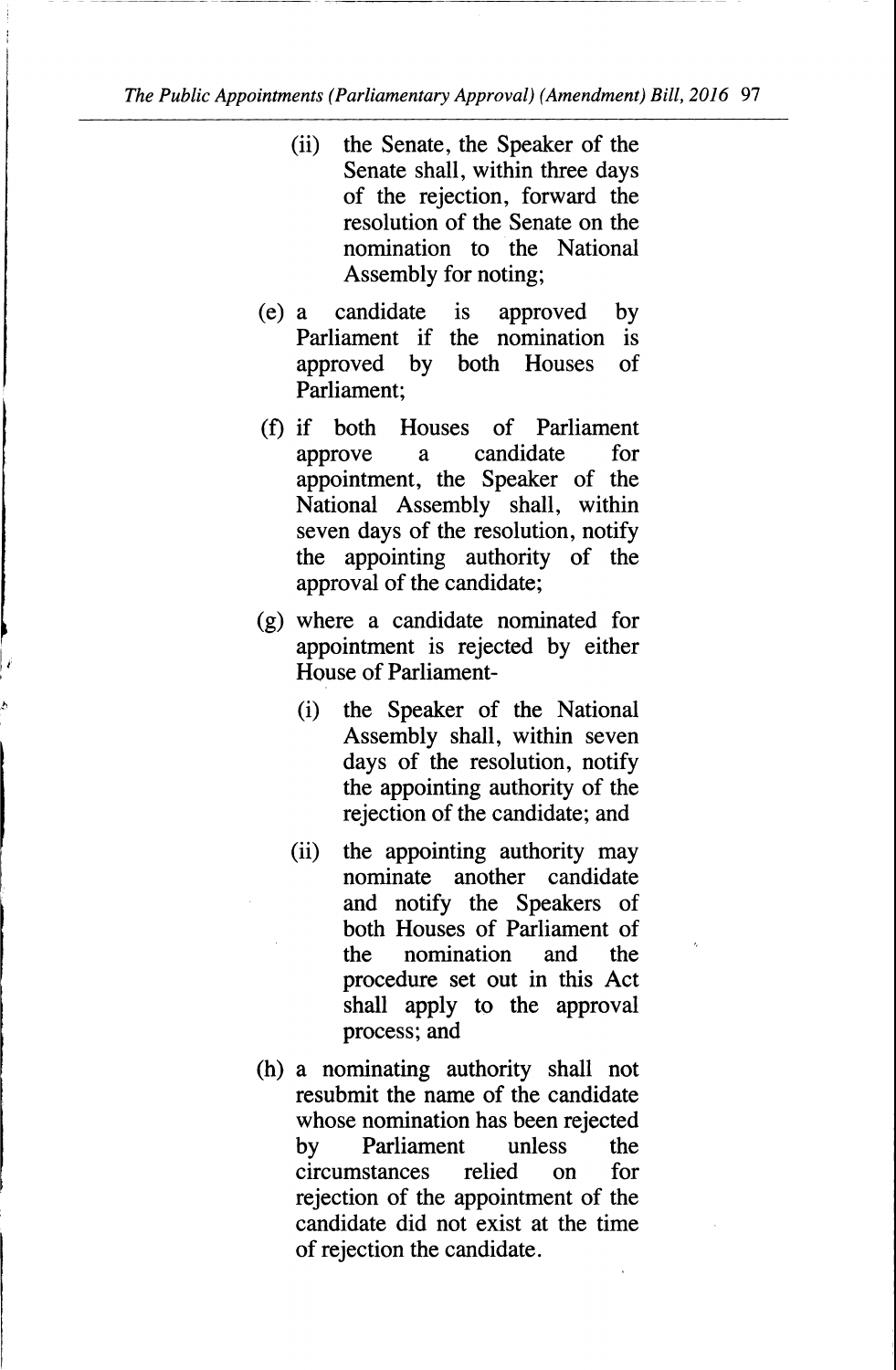<sup>7</sup>. The principal Act is amended by deleting section 9 and substituting therefor the following new sectionAmendment of section 9 of Cap. 136.

9. If, after the expiry of the period fof consideration specified section 8-

- (a) Parliament has neither approved nor rejected the nomination of a candidate, the candidate shall be deemed to have been approved; or
- (b) either House of Parliament has neither approved nor rejected the nomination of <sup>a</sup> candidate, that House shall be deemed to have approved the nomination of the candidate and the other House shall proceed accordingly.

8. Section 13 of the principal Act is amended by -

(a) deleting subsection (1) and substituting therefor the following new subsection-

(1) Despite the provisions of this Act or any other written law, where a time is prescribed for doing an act or taking a proceeding by either of the Houses of Parliament relating to a public appointment, the relevant House may, by resolution, extend that time by a period not exceeding fourteen days.

(b) deleting subsection (3) and substituting therefor the following new subsection-

(3) The power of a House of Parliament contemplated under subsection (1) may be exercised-

- (a) only once in a session of the relevant House in respect of a particular matter;<br>and
- (b) only in exceptional circumstances to be House. certified by the Speaker of the relevant

9, Section 12 of the National Police Service Act, is amended -

Amendment of section 11A of 2011.

(a) in subsection  $(7)$  by deleting the words "within fourteen days after it first meets after receiving the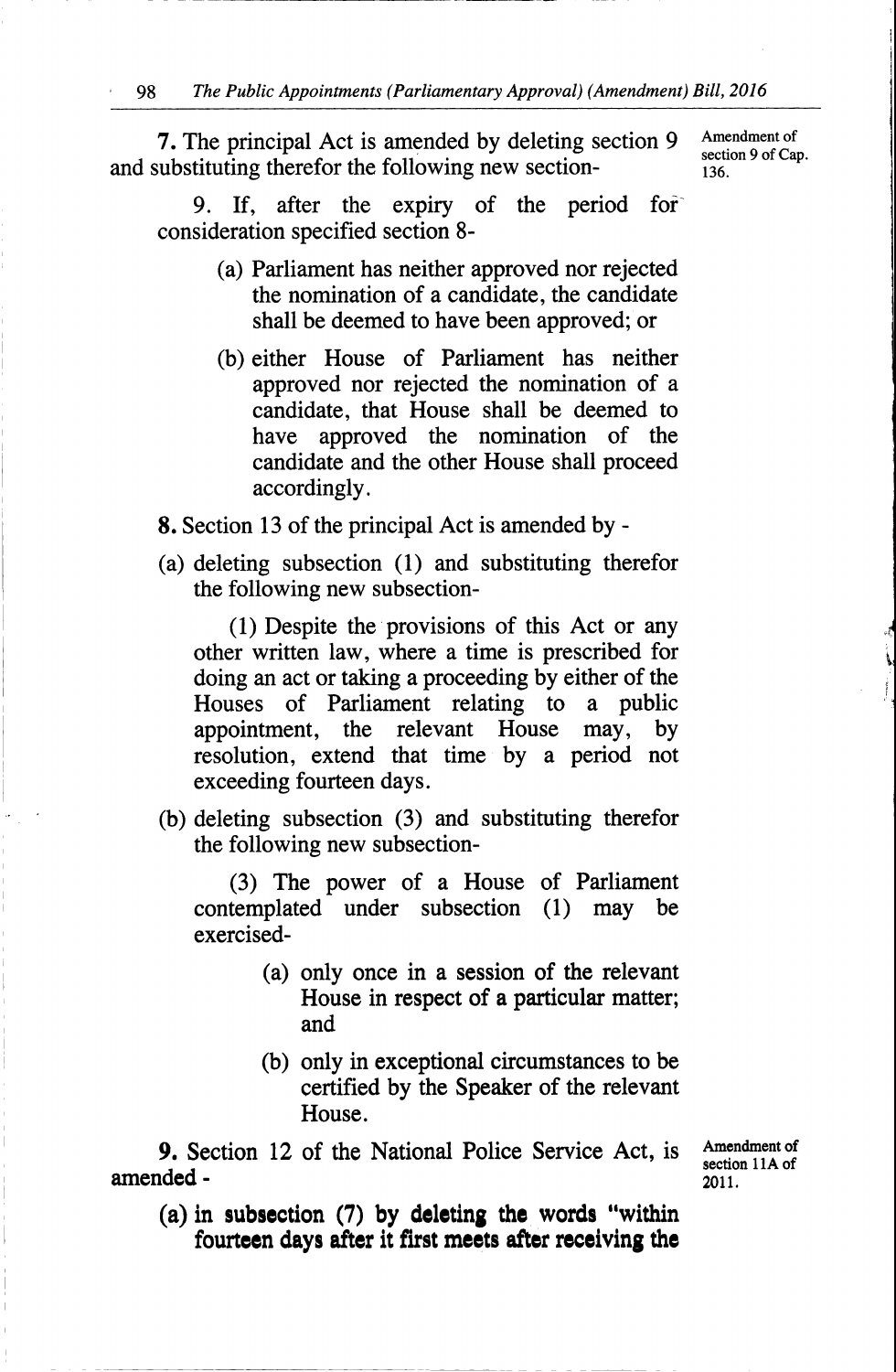The Public Appointments (Parliamentary Approval) (Amendment) Bill,2016 99

name of the nominee" appearing immediately after the words "Parliament shall"; and

(b) bV deleting paragraph (10) and substituting therefor the following new paragraph

Cap. 136.

10. Subject to this Act, the Public Appointments (Parliamentary Approvals) Act shall apply to the process of approval of a person nominated under this section.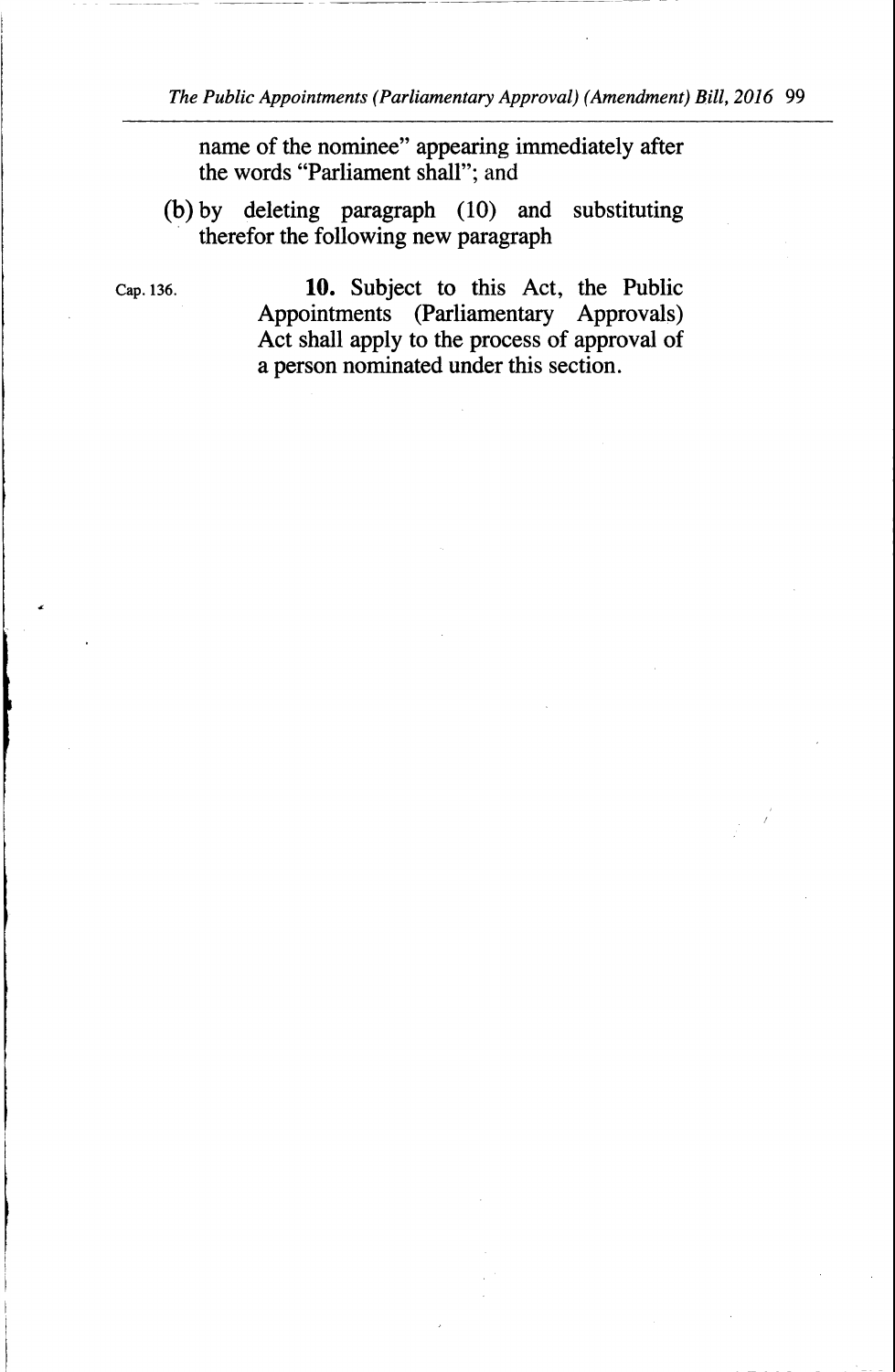#### MEMORANDUM OF OBJECTS AND REASONS

#### Statement of Objects and reasons

The principal object of this Bill is to amend the Parliamentary Approval (Public Appointments) Act, 2011, Cap. 136, so as to provide for the procedure for parliamentary approval of constitutional and statutory appointees where the approval of both Houses of Parliament is required.

This is in view of the fact the Parliamentary Approval (Public Appointments) Act does not provide for the procedure for the approval of candidates by both Houses of Parliament. A case in point is the appointment of the Inspector General of the National Police Service where the Constitution, in Article  $245(2)(a)$  as read together with section 12 of the National Police Service Act, Cap. 84, requires that a nominee for the office of Inspector General of the National Police Service be approved by Parliament before appointment.

## Statement on the delegation of legislative powers and limitation of fundamental rights and freedoms

The Bill does not delegate legislative power and does not limit fundamental rights and freedoms.

## Statement on how the Bill concerns county govemments

The State and public offices that are subject to this Bill are offices that would, in the execution of the mandate of the respective offices, affect the function and powers of the county governments. These are offices that are established in the Constitution or in various statutes.

The Bill is therefore one that concerns county governments in terms of Article  $110(1)(a)$  of the Constitution.

## Statement that the Bill is not a money BiIl, within the meaning of Article 114 of the Constitution

This Bill is not a money Bill within the meaning of Article 114 of the Constitution.

Dated the 9th June, 2016.

FATUMA DULLO. Member, Committee on Legal Affairs and Human Rights.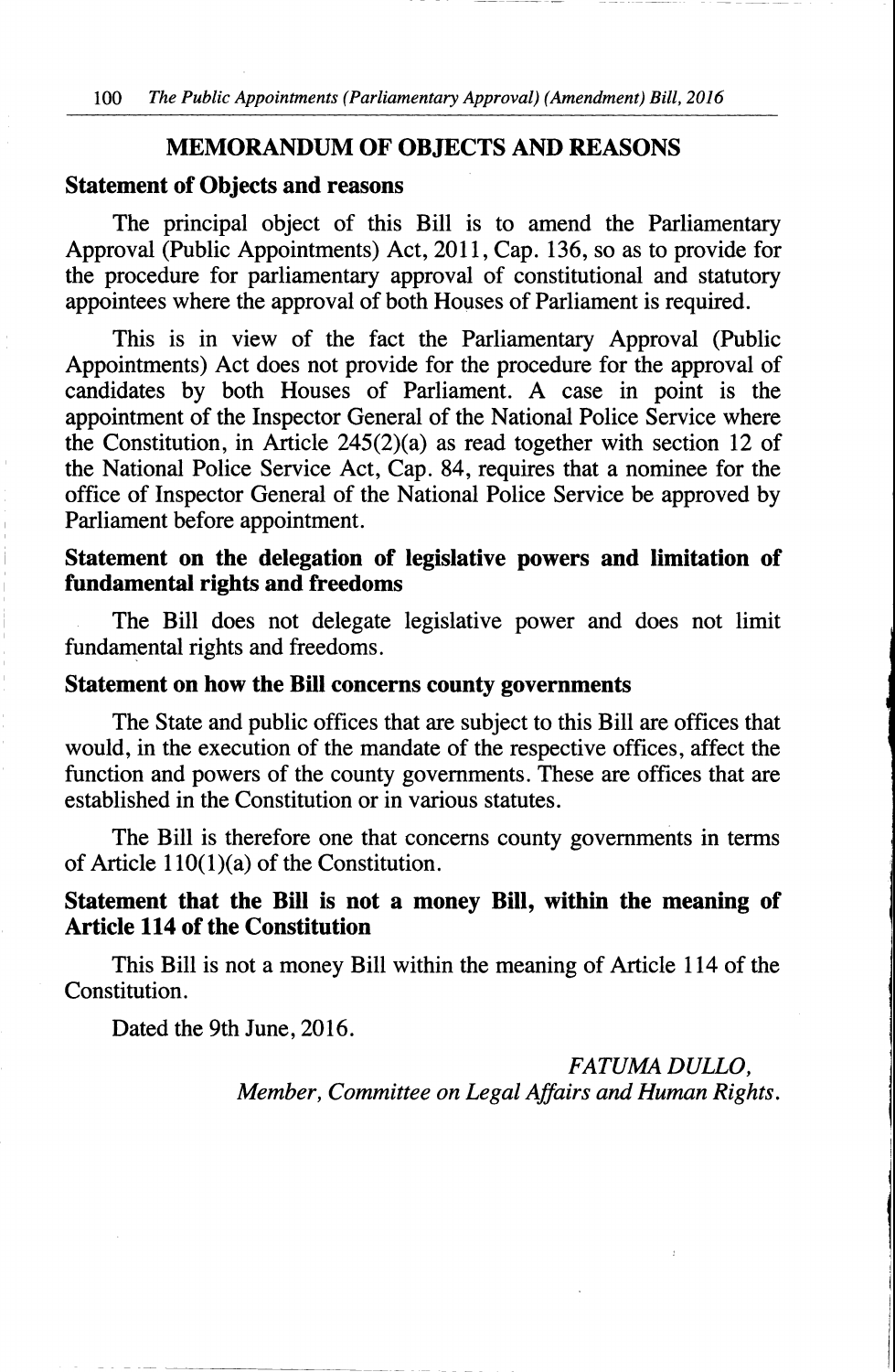Section 2 of cap. 136 that the Bill proposes to amend-

#### 2. Interpretation

In this Act, unless the context otherwise requires—

"appointing authority" means any person who, under the Constitution or any other law, is required to make an appointment for which the approval of Parliament is required;

"appointment" includes any re-appointment to the same body, whether or not in the same capacity:

"candidate" means a person who has been proposed or nominated for appointment to a public office;

"Clerk" means the Clerk of the relevant House of Parliament; and

"Committee" means the relevant committee of Parliament or such other Committee as the Speaker may, for good reasons, direct.

Section 4 of cap. 136 that the Bill proposes to amend-

#### 4. Notification of vetting requirements

Any advertisement inviting applications for nomination for appointment to an office to which this Act applies shall indicate that candidates so nominated shall be required to appear before a committee of Parliament for vetting.

Section 5 of cap. 136 that the Bill proposes to amend-

### 5. Notification of nomination

(l) An appointing authority shall, upon nominating a person for an appointment to which this Act applies, notify the relevant House of Parliament accordingly.

(2) A notification under subsection  $(1)$  shall be -

(a) in writing;

(b) be lodged with the Clerk of the relevant House of Parliament.

(3) A notification of appointment shall be accompanied by information concerning the nominee, having regard to the issues mentioned in section 7.

(4) For purposes of this Act, a notification of nomination shall be deemed to be duly given on the day on which it complies fully with subsections  $(2)$  and  $(3)$ .

Section 8 of cap. 136 that the Bill proposes to amend-

#### 8. Period for consideration and report

(1) Unless otherwise provided in any Iaw, a Committee shall consider a nomination and table its report in the relevant House for debate and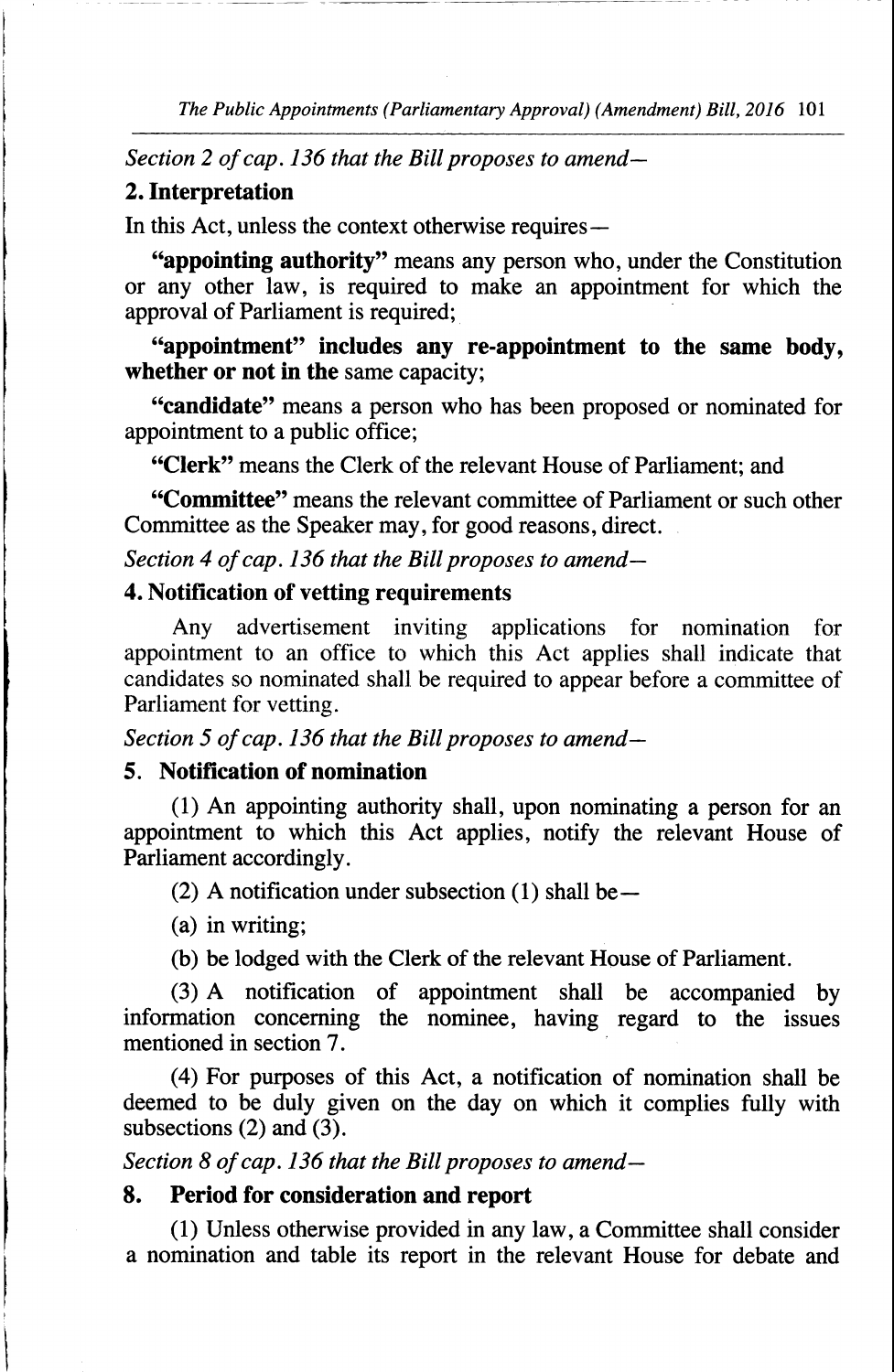decision within fourteen days from the date on which the notification of nomination was given in accordance with section 5.

(2) At the conclusion of an approval hearing, the Committee shall prepare its report on the suitability of the candidate to be appointed to the office to which the candidate has been nominated, and shall include in the report, such recommendations as the Committee may consider necessary.

Section 9 of cap. 136 that the Bill proposes to amend-

#### 9. Failure of Parliament to act on nomination

If, after expiry of the period for consideration specified in section 8, Parliament has neither approved nor rejected a nomination of a candidate, the candidate shall be deemed to have been approved.

Section 13 of cap. 136 that the Bill proposes to amend-

13 ( 1) Despite the provisions of this Act or any other written law, where a time is prescribed for doing an act or taking a proceeding by the National Assembly relating to a public appointment, the National Assembly may, by resolution, extend that time by a period not exceeding fourteen days.

(2) Where an extension of time is granted under subsection ( l), the doing of all other acts consequential thereto shall be deemed to have been extended accordingly.

(3) The power of the National Assembly contemplated under subsection  $(I)$  may be exercised  $-$ 

- (a) only once in a session of the National Assembly in respect of a particular matter; and
- (b) only in exceptional circumstances to be certified by the Speaker.

Section 12 of cap. 84 that the Bill proposes to amend-

#### 12. Procedure for appointment of the Inspector-General

(1) Pursuant to Article 245  $(2)(a)$  of the Constitution, the Inspector-General of the Service shall be appointed by the President with the approval of Parliament.

(2) The President shall, within fourteen days after a vacancy occurs in the office of the Inspector-General, nominate a person for appointment as an Inspector-General and submit the name of the nominee to Parliament.

(3) Deleted by Act No. 19 of 2014, s. 86 (b).

(4) Deleted by Act No. 19 of 2014, s. 86 (b).

(5) Deleted by Act No. 19 of 2014, s. 86 (b).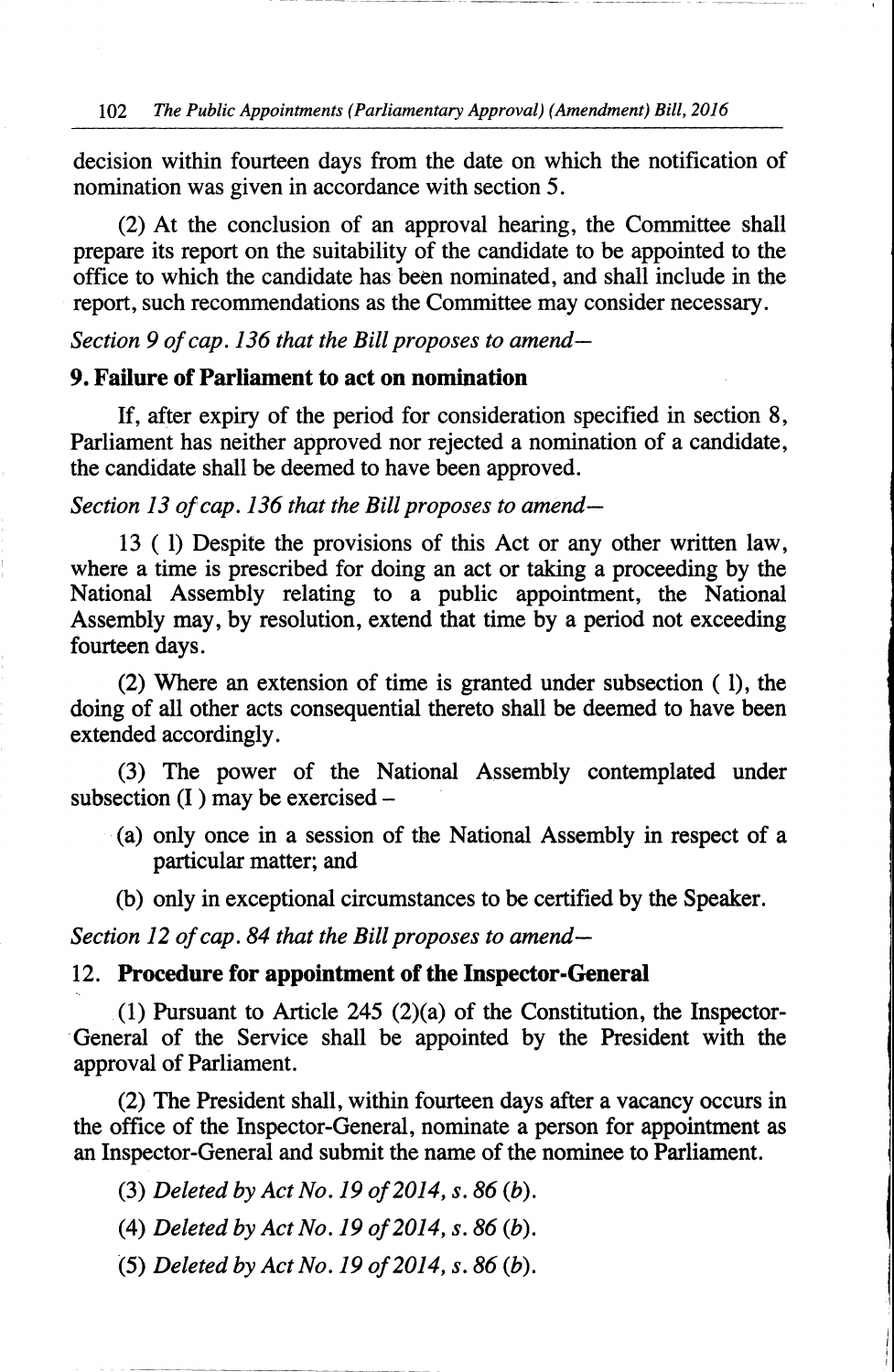The Public Appointments (Parliamentary Approval) (Amendment) Bill, 2016 103

(6) Deleted by Act No. 19 of 2014, s. 86 (b).

(7) Parliament shall, within fourteen days after it first meets after receiving the names of the nominee-

(a) consider the suitability of the nominee;

- (b) either approve or reject the nominee for appointment; and
- (c) the Speaker of the National Assembly shall notify the President of the decision of the Parliament.

(8) If Parliament approves the nominee, the President shall, within seven days after receiving the notification to that effect, appoint the nominee as the Inspector-General.

(9) If Parliament rejects a nominee submitted by the President, Parliament shall request the President to submit a new nominee and the provisions of this section shall apply with necessary modifications with respect to the new nominee.

(10) If, after the expry of a period of thirty days from the date of the nomination of a person for appointment as a Inspector-General under subsection (2), Parliament has neither approved nor rejected the nomination of the person, the nominee shall be deemed to have been approved by the Parliament.